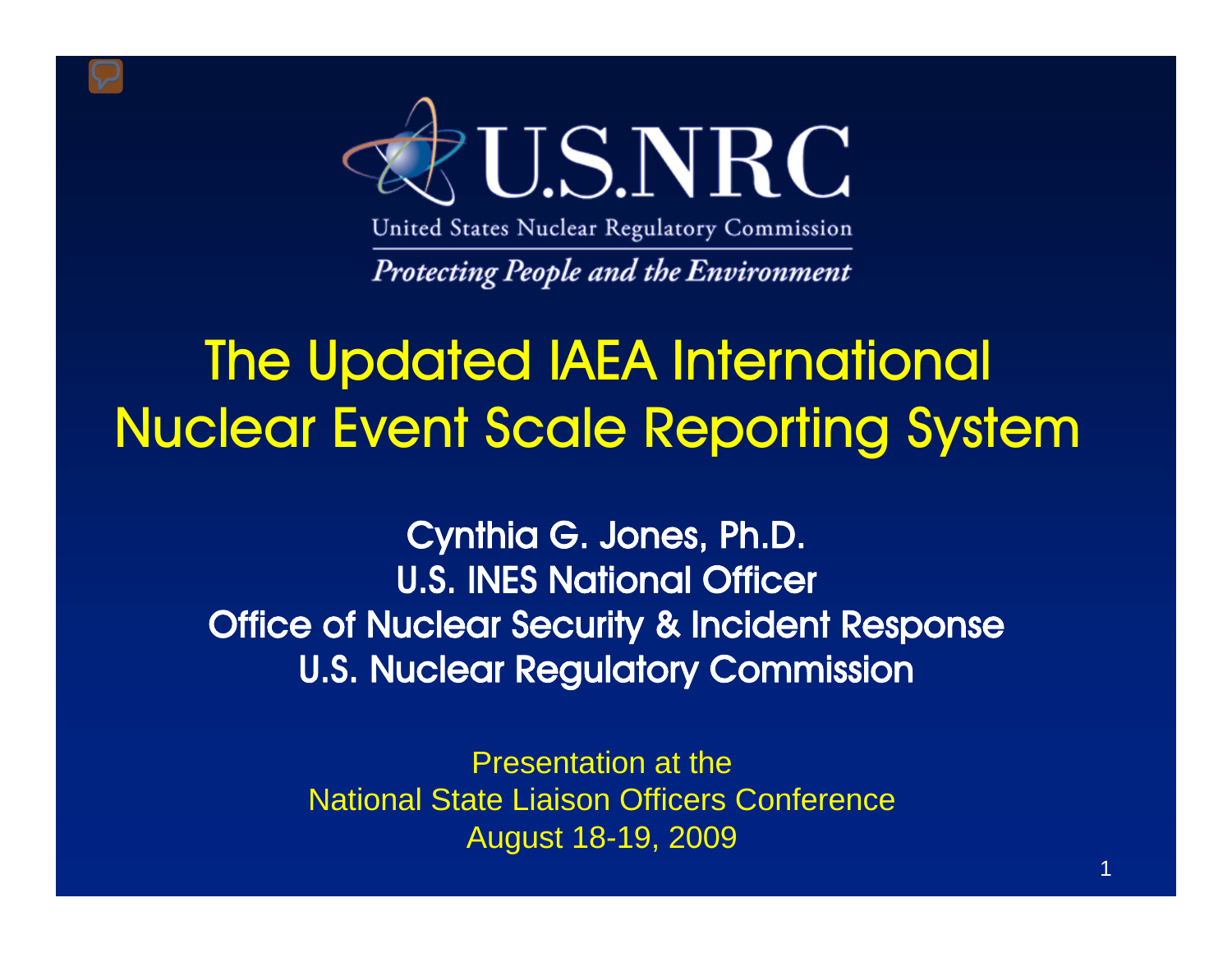



- History & milestones
- Main features of the INES Scale
- Basic Structure
- Event rating examples
- Worldwide & U.S. experience (2004-2008)
- Conclusions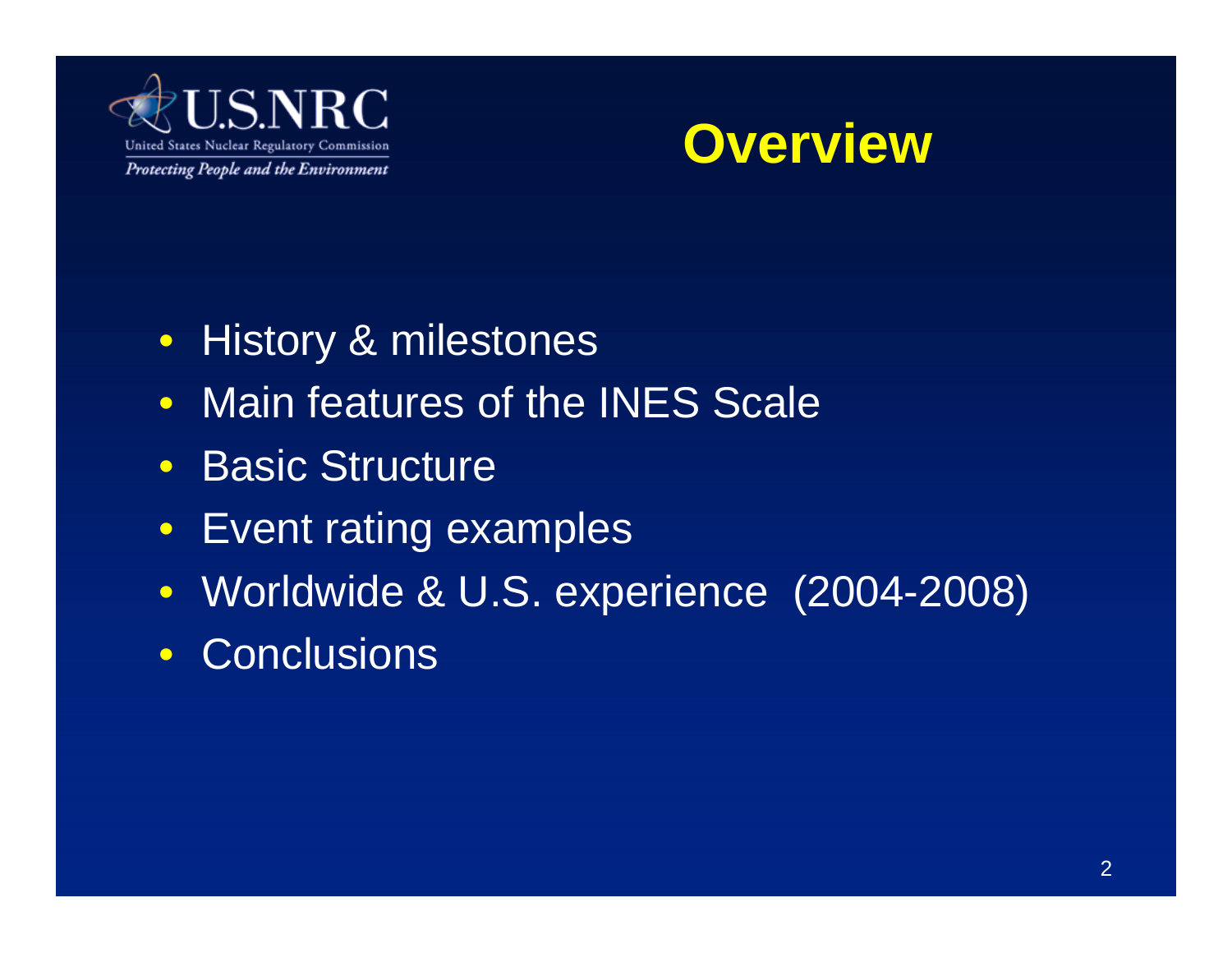

# **INES Main Features**

- Prompt communication to the public
- Consistency in terms of safety significance
- Operating successfully in more than 60 countries
- Can be applied to any event associated with radioactive material
- Events are classified on a scale from 1 to 7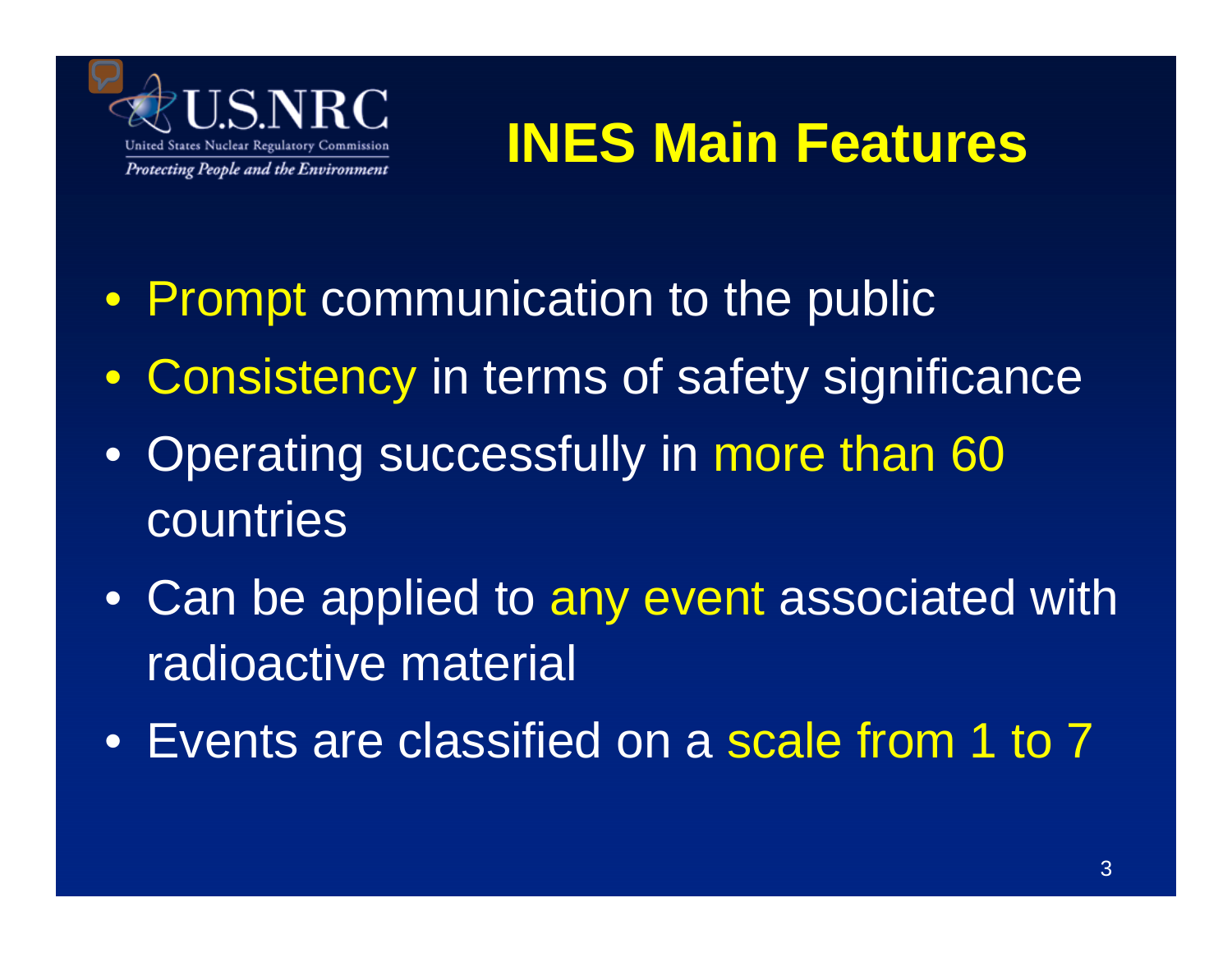

# **INES Classification**

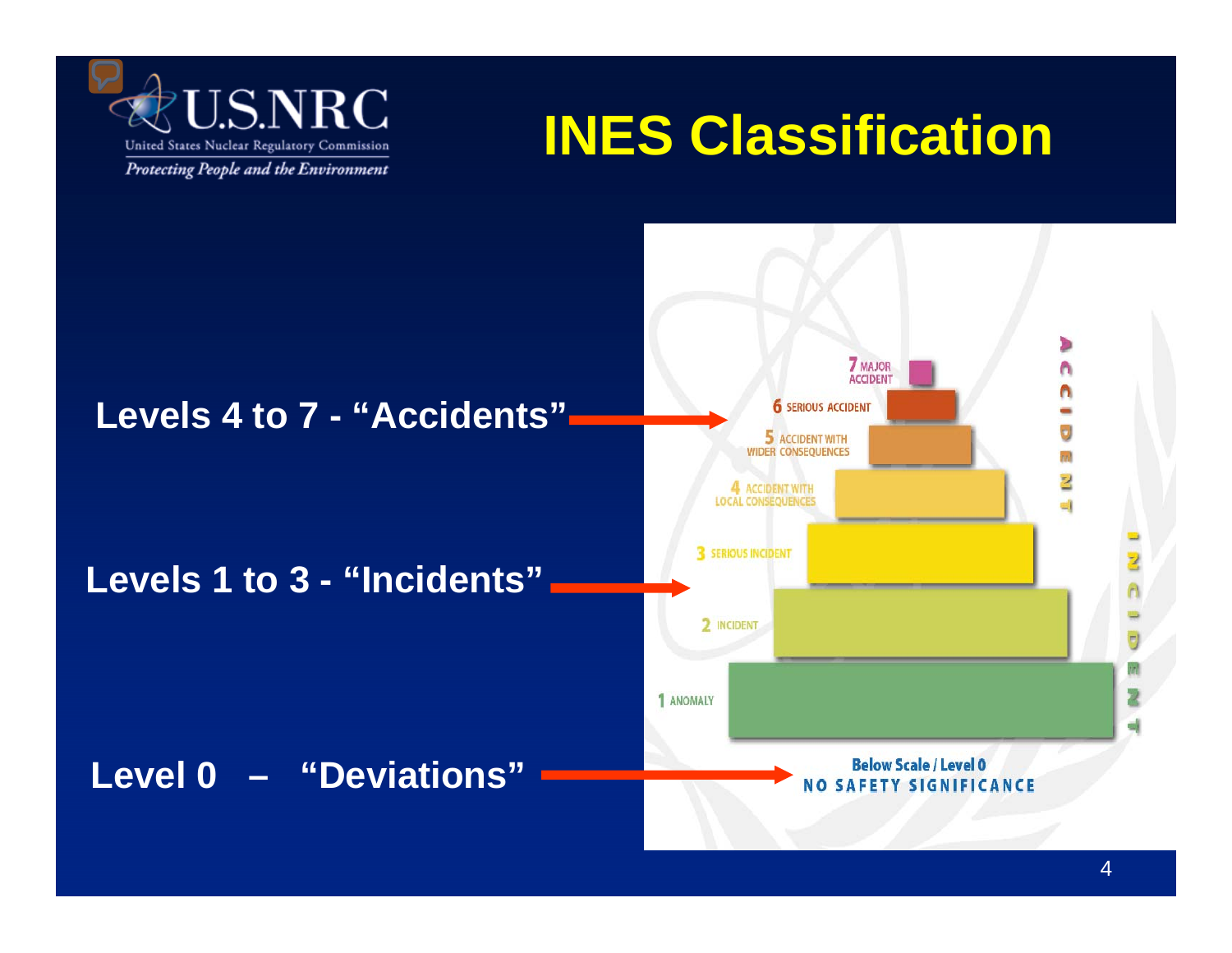

# **INES Scale: Milestones**

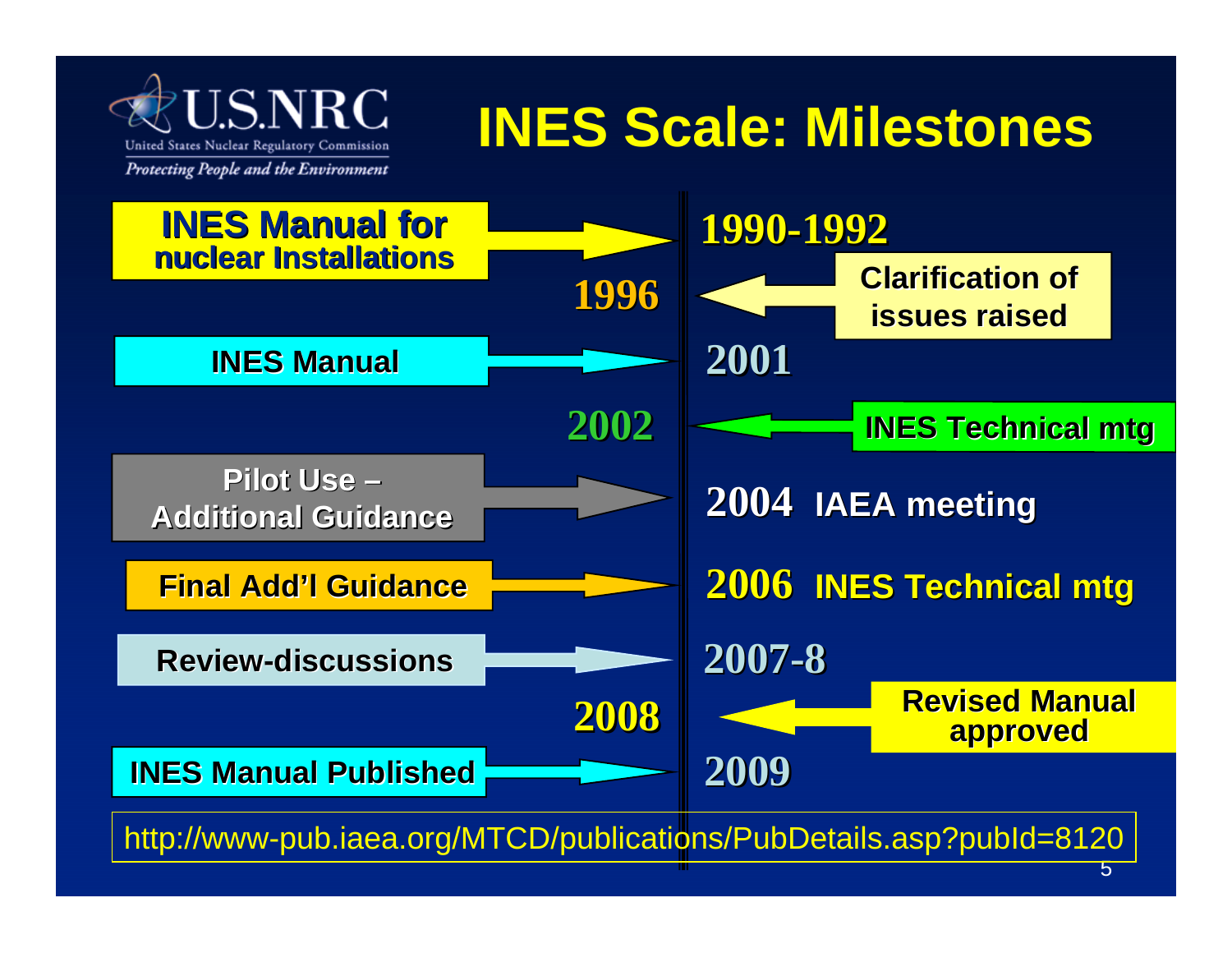

### **What INES does…**

- **Contributes to common understanding of incidents and accidents**
- **Events of public interest are disseminated transparently**
- **Brings uniform terminology**
- **Increases credibility and reassurance**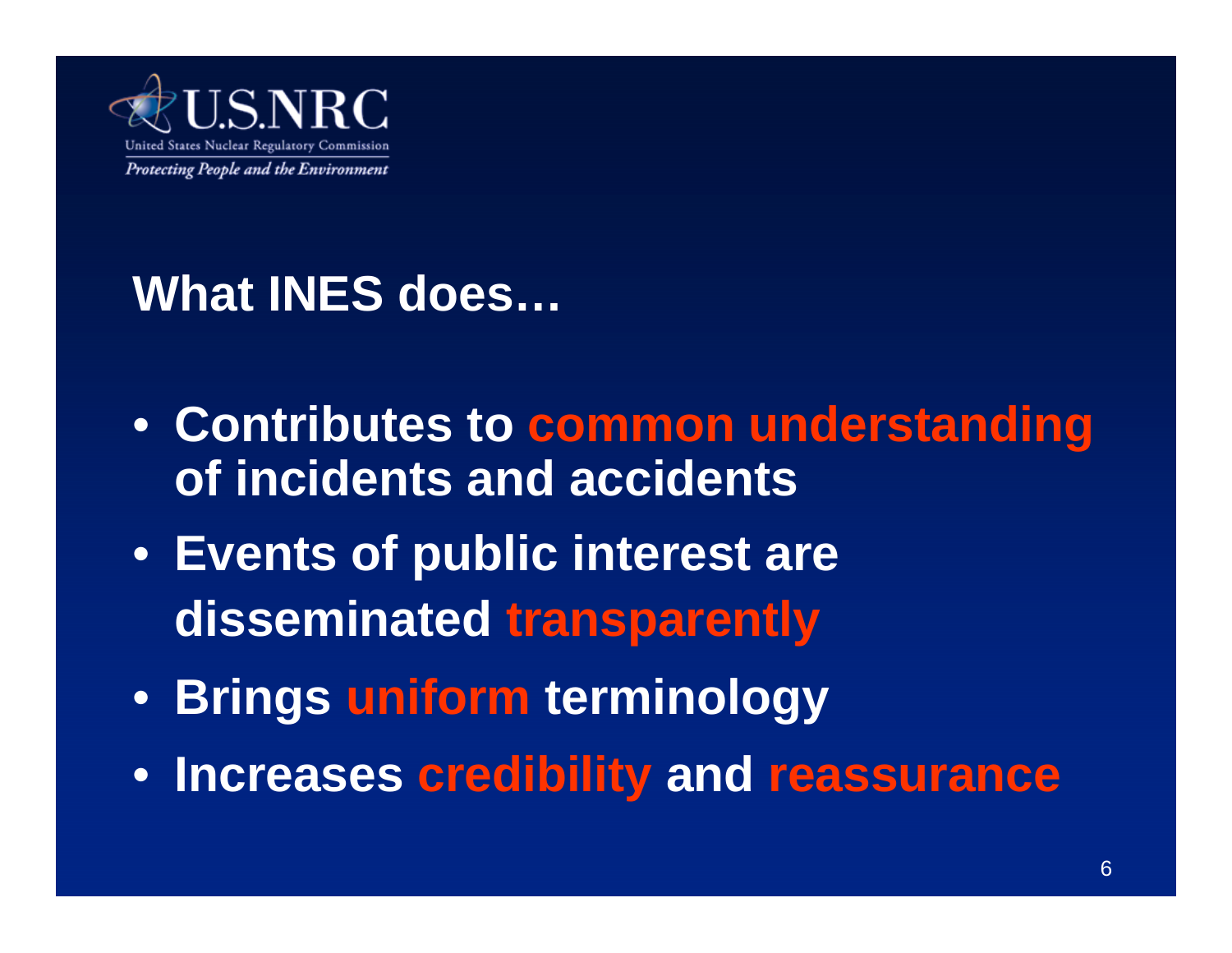

### **What INES** *does not do***…**

• Does not replace the existing national criteria for the reporting of events

• Cannot be used to compare safety or regulatory programs between countries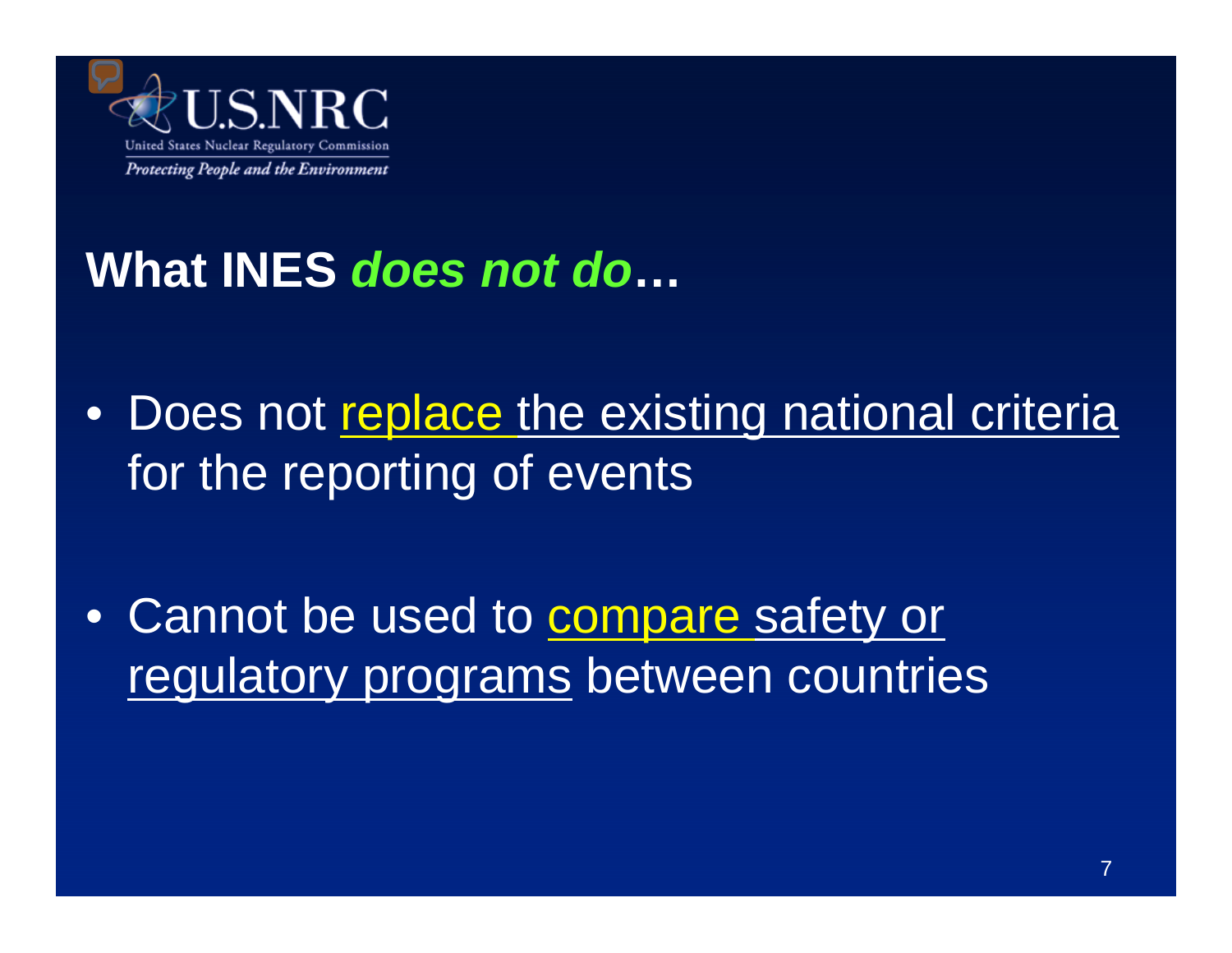



3 different areas considered in evaluating the event:

*1. People and the environment*

*2. Radiological barriers and controls at facilities*

*3. Defence-in-Depth*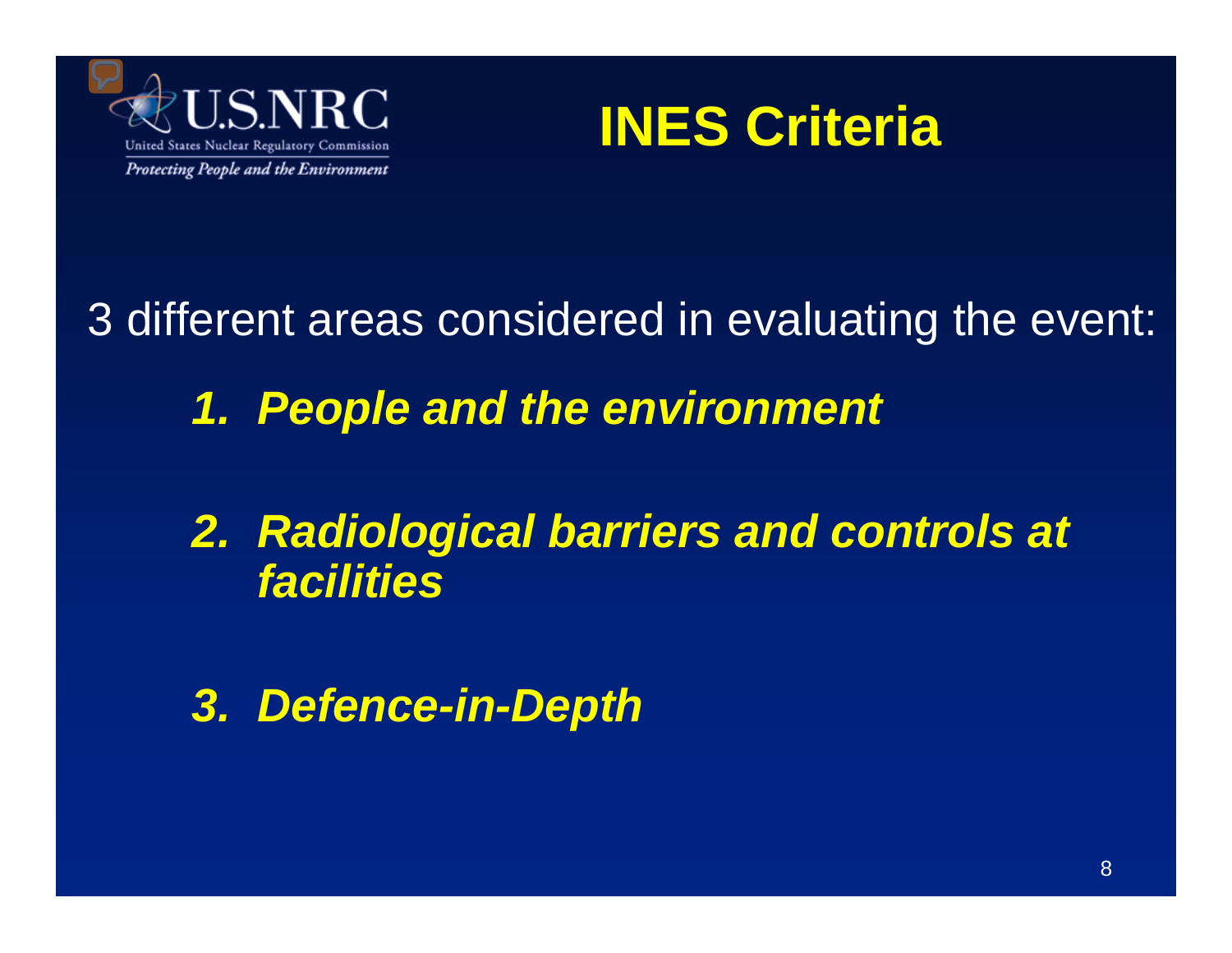

#### **Continuously improving:**

- Less than 200 users when it started in 2001
- More than 1500 users
	- Increasing number of visits to NEWS
- 70 events posted worldwide (2006-08 **)**

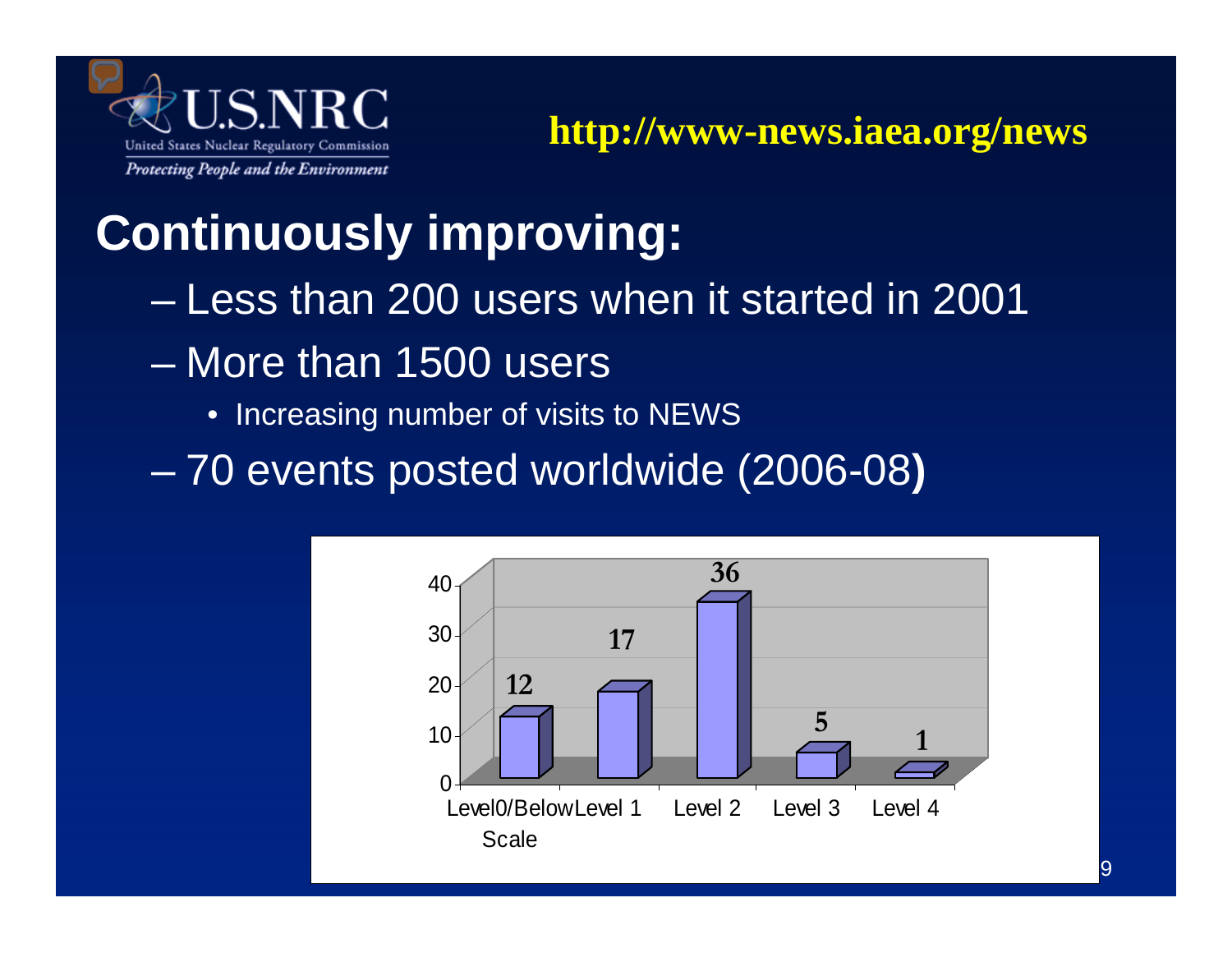

# **Previous INES Events**

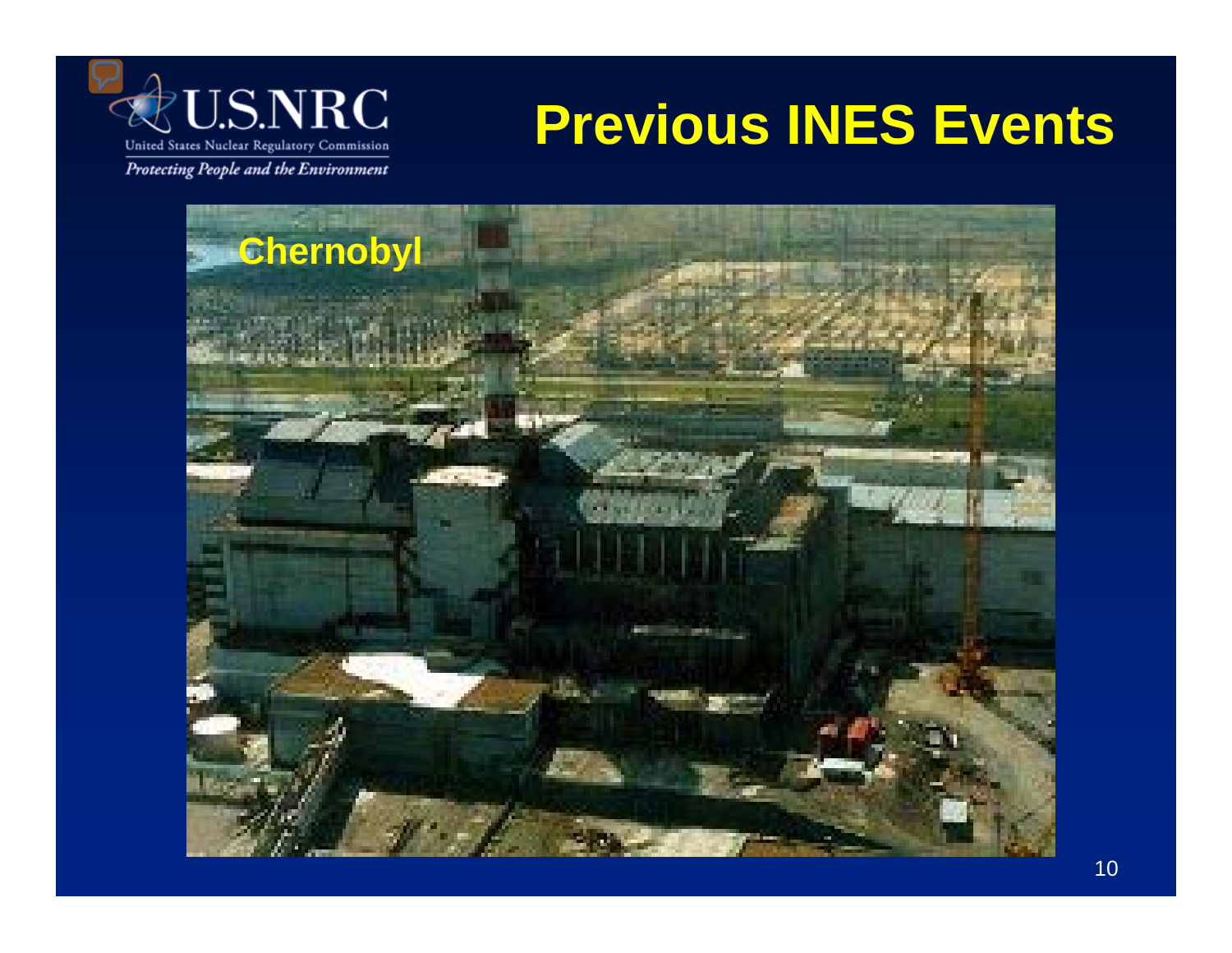

# **Previous INES Events**



## **Goiânia**

11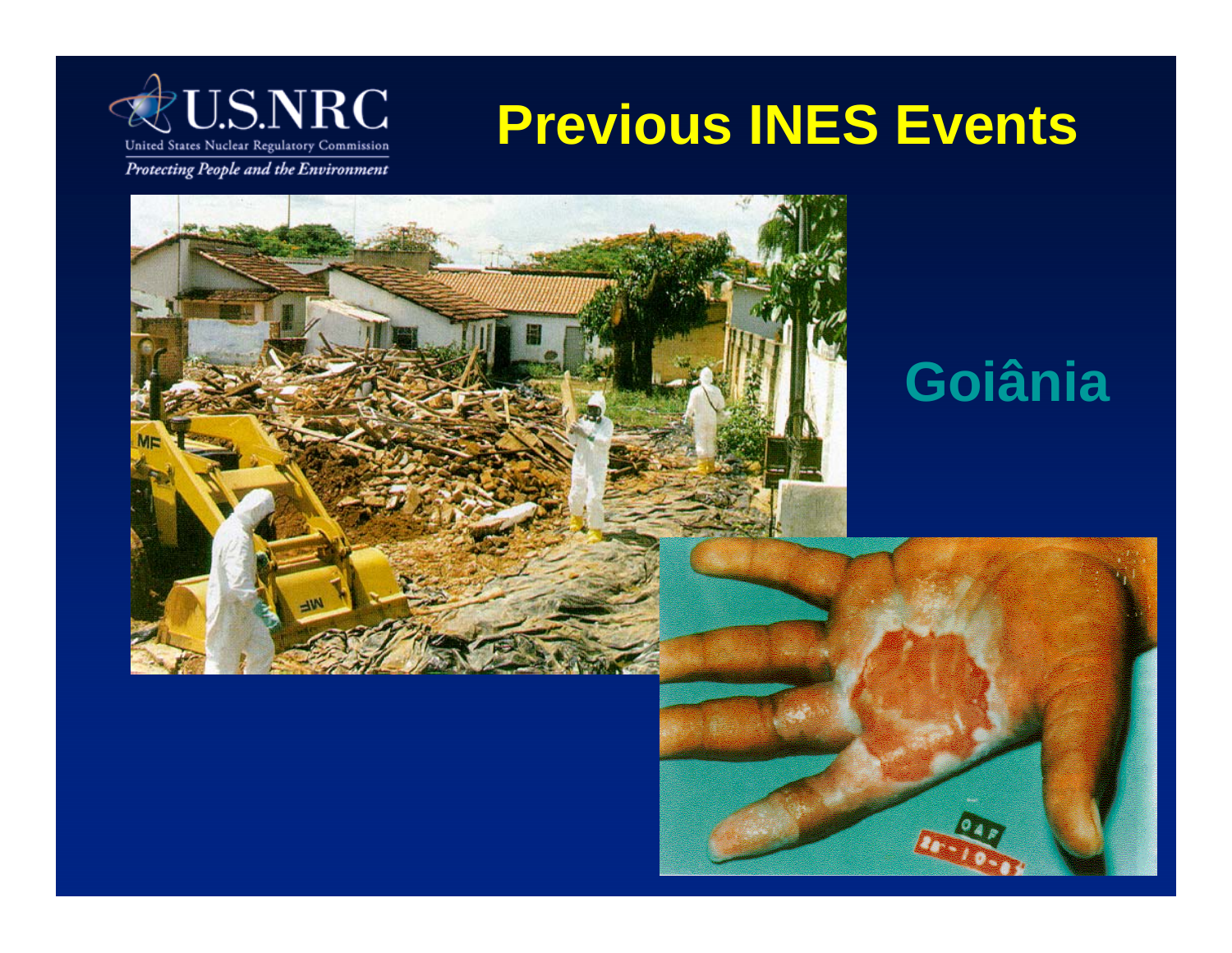

### **INES Examples of Previous Events**

| <b>Event</b>                   | <b>Rating</b> |
|--------------------------------|---------------|
| <b>Chernobyl (1986)</b>        | 7             |
| <b>Kyshtym (1957)</b>          | 6             |
| Windscale (1957)               | 5             |
| <b>Goiâna (1987)</b>           | 5             |
| Three mile island (1979)       | 5             |
| Tokaimura (1999)               | 4             |
| Vandellos (1989)               | 3             |
| Industrial radiographer worker | $\bf{2}$      |
| overexposure                   | 12            |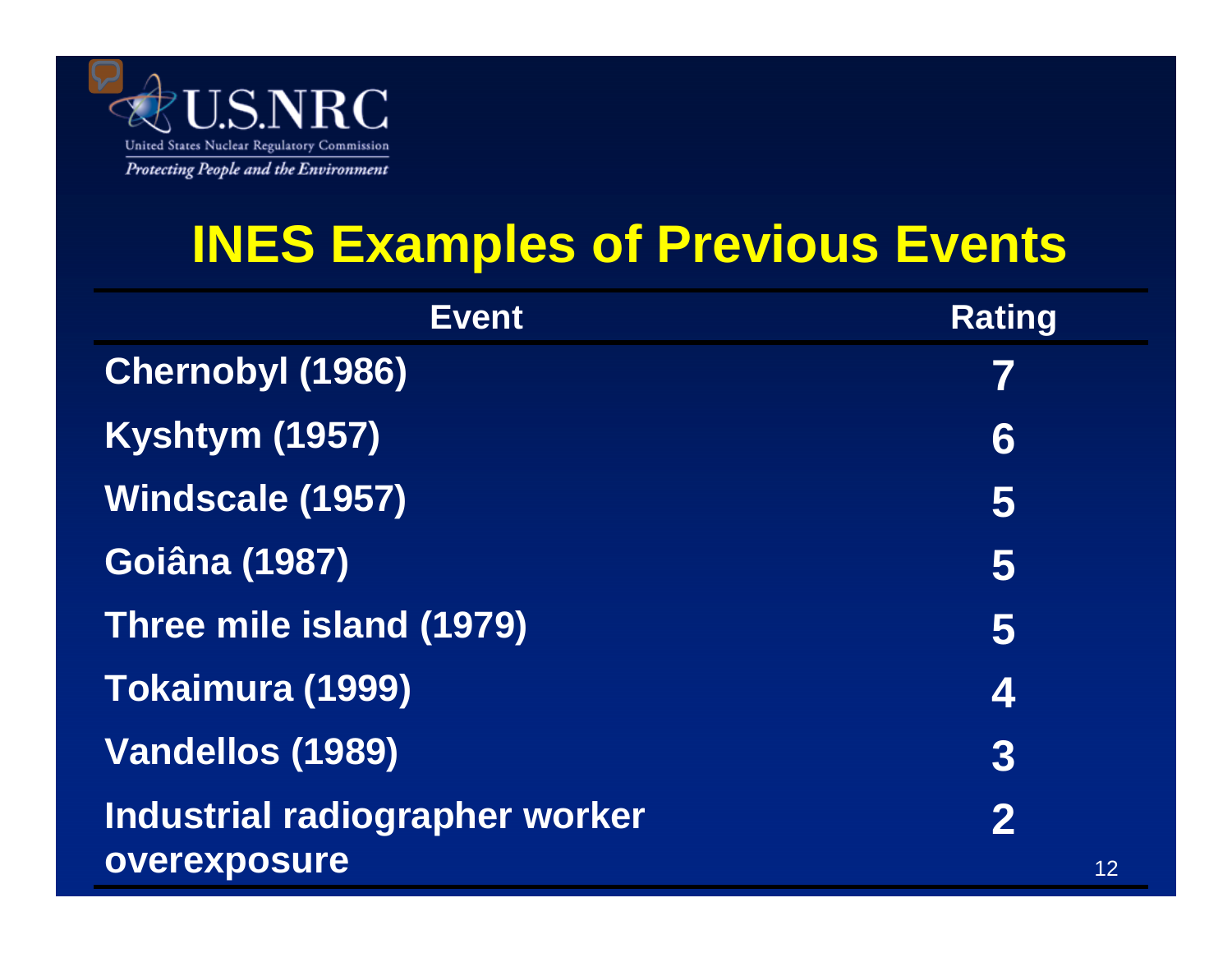

# **U.S. Experience – INES 2004-08**

| Year | Power<br><b>Reactor</b><br><b>Events</b> | <b>Research</b><br><b>Reactor</b><br><b>Events</b> | <b>Fuel</b><br>Cycle<br><b>Events</b> | <b>Materials</b><br><b>Events</b> | <b>TOTAL</b> |
|------|------------------------------------------|----------------------------------------------------|---------------------------------------|-----------------------------------|--------------|
| 2004 | 0                                        | $\bm{\mathsf{O}}$                                  | $\bm{\mathsf{O}}$                     | 6                                 | 6            |
| 2005 | $\overline{2}$                           | O                                                  |                                       | 9                                 | 11           |
| 2006 | $\rm O$                                  | 1                                                  | 1                                     | 8                                 | 10           |
| 2007 | $\rm O$                                  | O                                                  | $\bigcap$                             | $3\overline{3}$                   | 3            |
| 2008 |                                          |                                                    |                                       | 4                                 | 4            |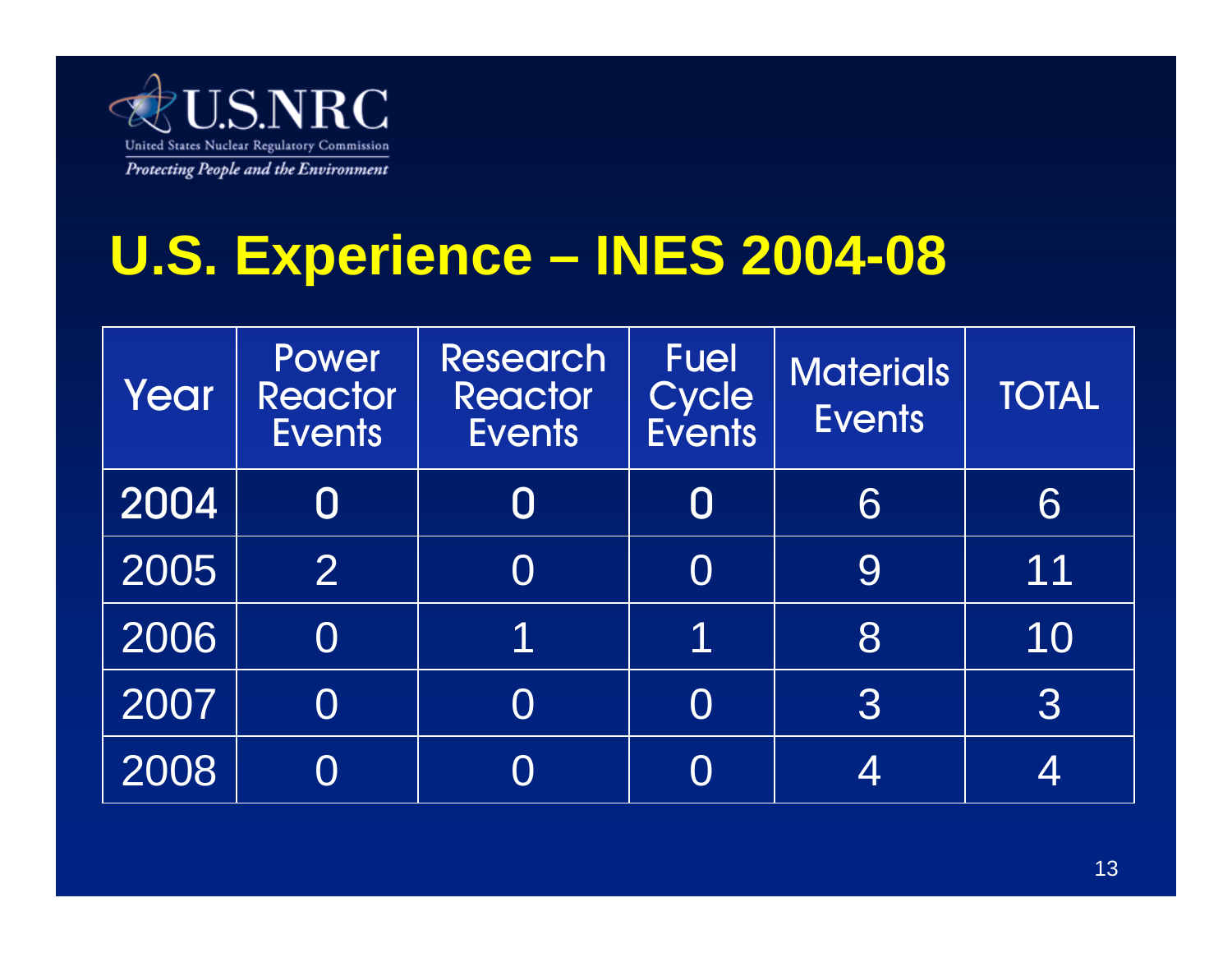

**Summary of Materials Events (30)**

### **U.S. Experience – INES 2004-08**

| Year | Radiography   | <b>Radiation</b><br>Sources | <b>Irradiators</b> |
|------|---------------|-----------------------------|--------------------|
| 2004 | $\bf{2}$      | $\overline{3}$              |                    |
| 2005 | 8             |                             |                    |
| 2006 | 6             | 2                           |                    |
| 2007 | $\mathcal{P}$ |                             |                    |
| 2008 | 3             |                             |                    |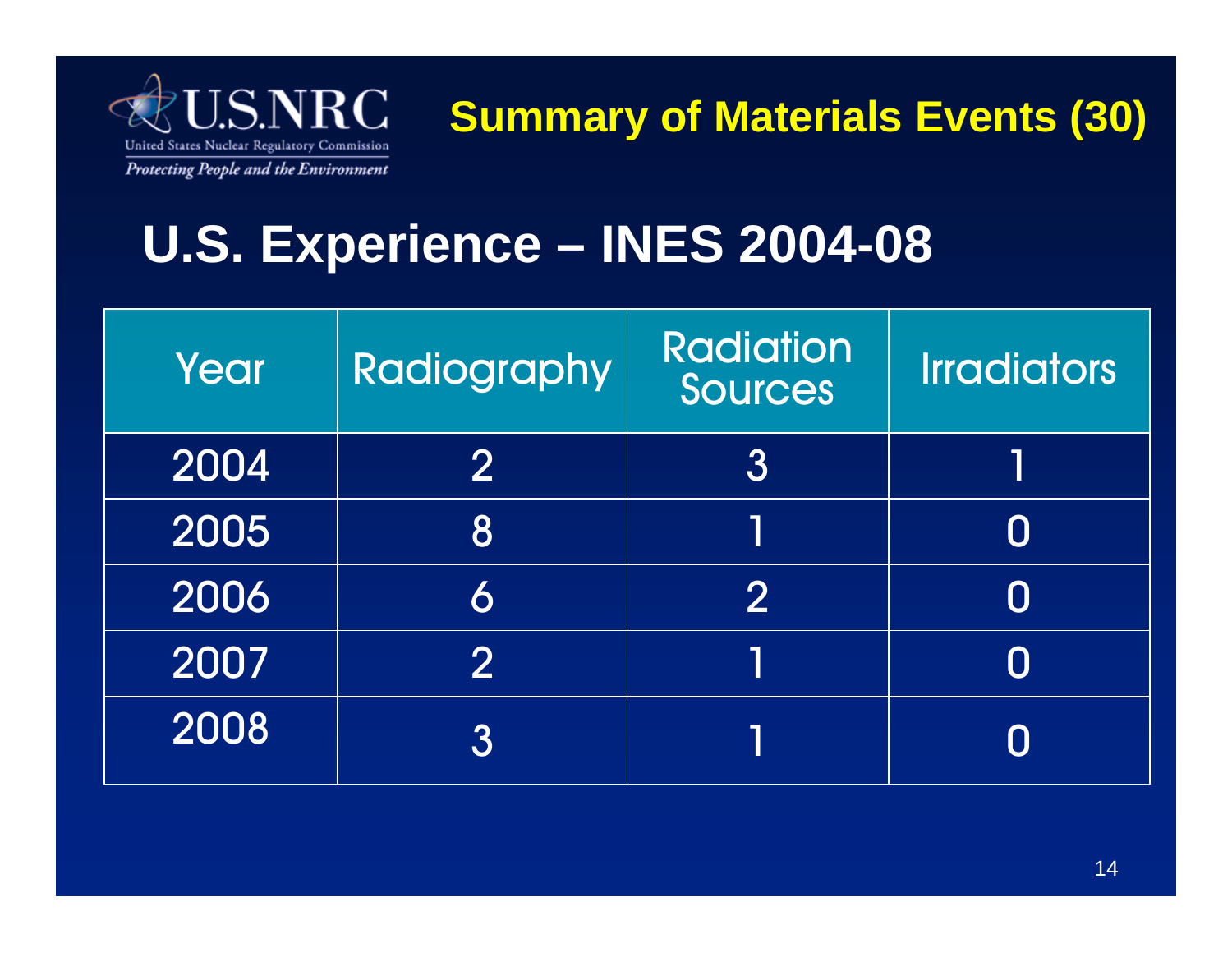

**Distribution on INES Scale**

#### U.S. Experience – INES 2004 – 2008

| <b>LEVEL</b>   | <b>Number of</b><br><b>Events</b> |
|----------------|-----------------------------------|
| 0              |                                   |
|                | 4                                 |
| $\overline{2}$ | 28                                |
| $\mathbf{R}$   |                                   |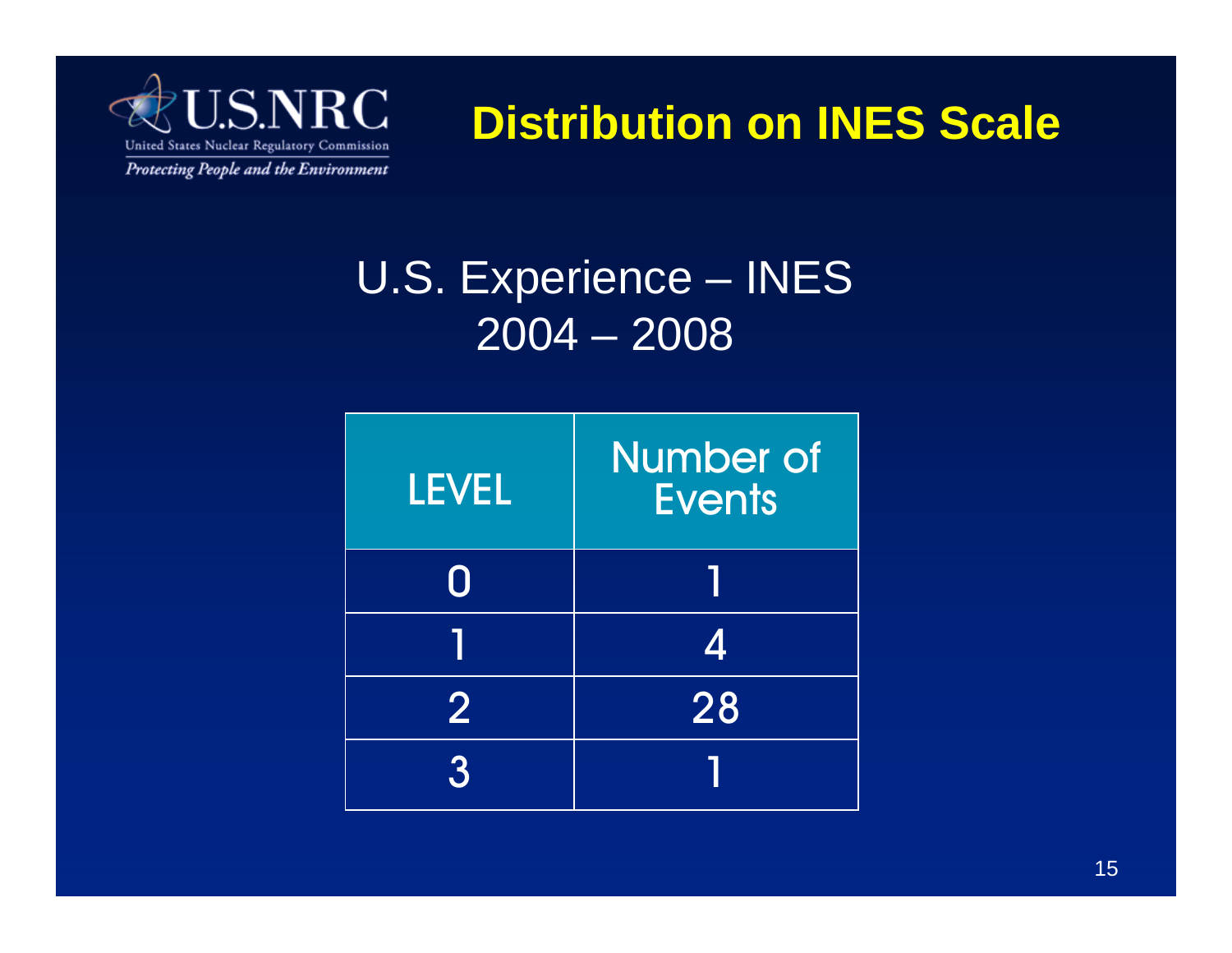

## **Conclusions**